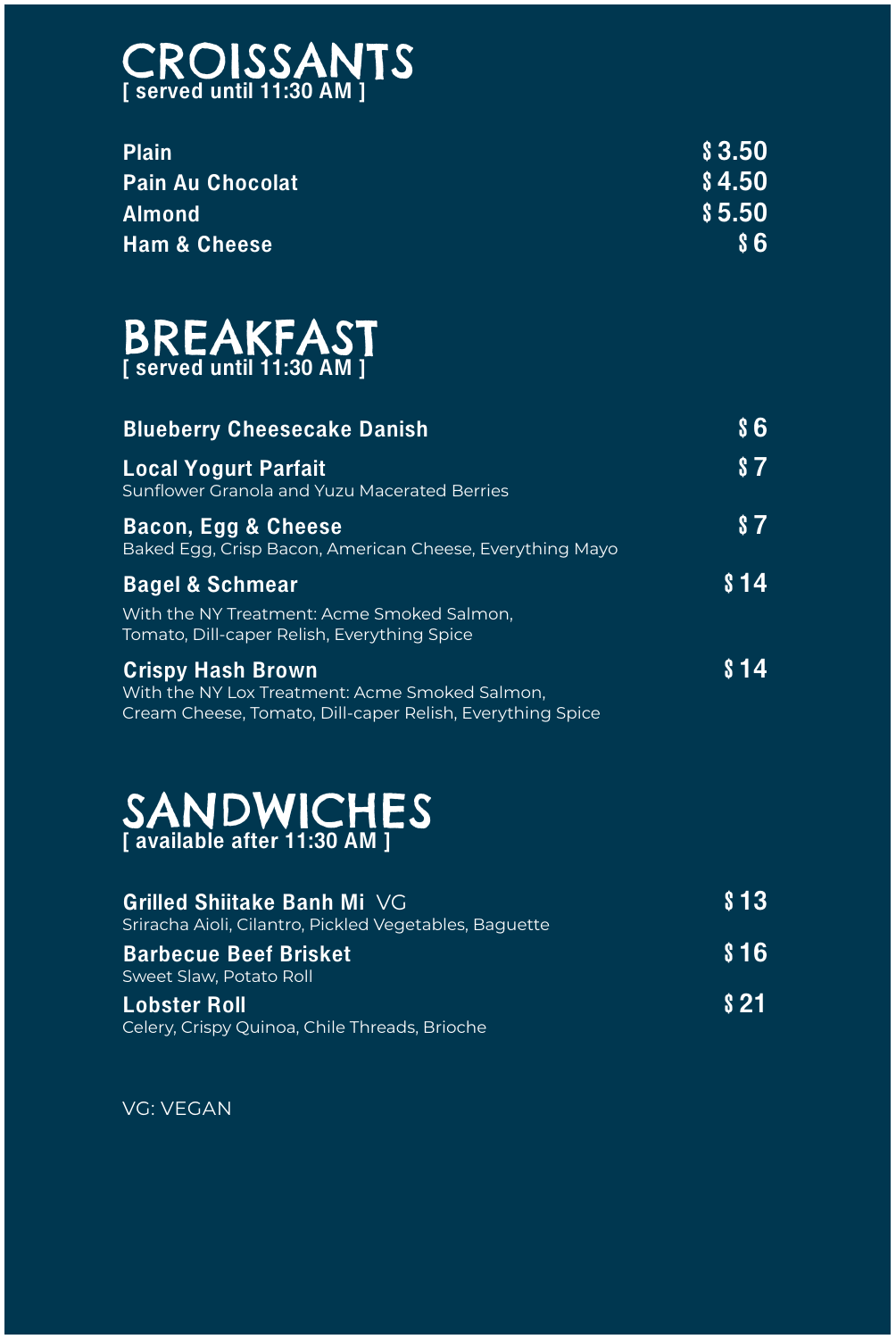## SNACKS & SWEETS

| <b>North Fork Potato Chips</b><br>Sea Salt, Sour Cream, Salt & Vinegar, or Barbeque | <b>S4</b>  |
|-------------------------------------------------------------------------------------|------------|
| <b>Rosemary Spiced Nuts</b>                                                         | <b>S5</b>  |
| <b>Brown Butter Chocolate Chunk Cookie</b>                                          | $\sqrt{5}$ |
| <b>Popcorn</b>                                                                      | 86         |
| Elote, Salt & Vinegar, or Vanilla-Cocoa                                             |            |
| <b>Fresh Fruit Cup</b>                                                              | $\bf S6$   |



 $$10$ **Local Tortilla Chips** Guacamole  $$12$ **Impossible Chorizo Nachos** Cheese Sauce, Black Bean Salsa  $$13$ Shrimp Cobb Salad Avocado, Egg, Corn, Truffled Pecorino, Tomato, White Balsamic BEVERAGE  $\boldsymbol{\mathsf{S}}$ **Soft Drinks** Coke, Diet Coke, Sprite, Lemonade, or Iced Tea  $$3.50 / $6$ **Just Water Sustainable** Small 16.9oz/Large 1L  $\sqrt{3}4$ Juice Red Jacket Apple or Natalie's Orange

**Hot Tea** Drip Coffee **Cold Brew Regular or Nitro** 

 $\sqrt{3}4$  $\sqrt{3}4$  $$6$ 

# WINE & BEER

**Beer** Rotating seasonal selection of Lager, IPA, and Pale Ale **Hard Seltzer** Black Cherry Lemon or Peach & Berry Wine Rotating seasonal selection of White, Red, Rosé, and Sparkling Rosé

 $\boldsymbol{\mathsf{S}}$ 

 $\boldsymbol{\mathsf{s}}\boldsymbol{\mathsf{s}}$ 

 $$14$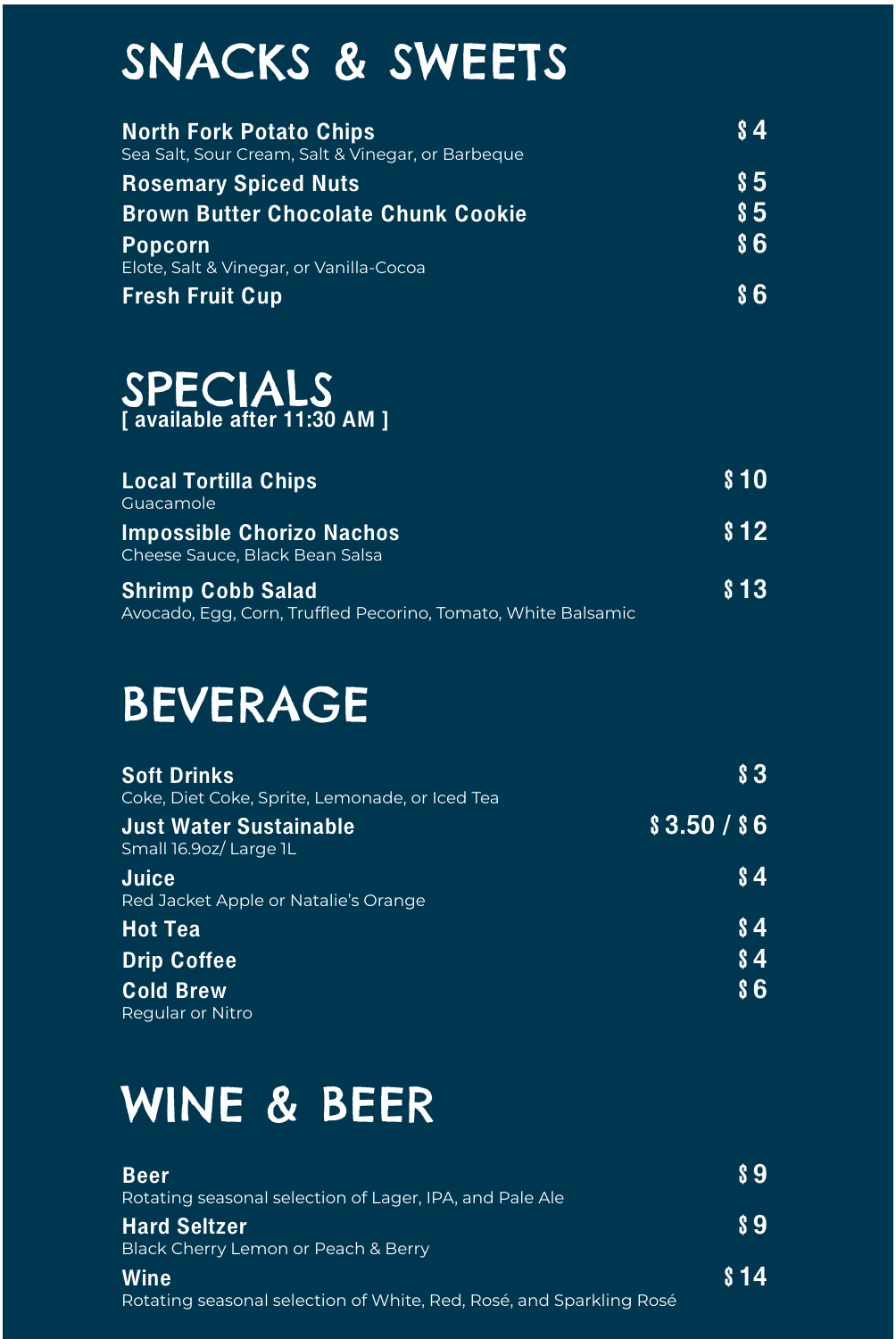## SANDWICHES & WRAPS

| <b>Grilled Three Cheese</b><br>Pain de Mie, Cheddar, Fontina, Provolone               | \$9                  |
|---------------------------------------------------------------------------------------|----------------------|
| <b>Smoked Turkey 'Muffaletta' Wrap</b><br>Havarti, Olive and Pickle Relish            | \$13                 |
| <b>Pastrami and Swiss on Rye</b><br>Everything Aioli, Dill Pickles, Pickled Red Onion | $\boldsymbol{\S}$ 13 |
| <b>Chicken Salad Sandwich on Whole Wheat</b><br>Sunflower Seeds, Grapes, Watercress   | \$13                 |

### SALAD JAR

#### **Mediterranean Grains CF**

Marinated Chickpeas, Pickled Vegetables, Tabbouleh Salad, Za'atar Vinaigrette

+ CHOICE OF CHICKEN OR MARINATED FETA

### BITES

**Beef Hot Dog** 

The New Yorker Dog NY Deli Mustard, Sauerkraut

**French Fries with Sea Salt** 

Maple Dijon, Korean Ketchup, Black Pepper Parmesan, or Chipotle Mayo

 $\sqrt{5}$  $s<sub>7</sub>$ 

 $s<sub>7</sub>$ 

 $\boldsymbol{88}$ 



**Buttermilk Fried Chicken Bites** 

 $$12$ 

#### **GF: GLUTEN FREE**